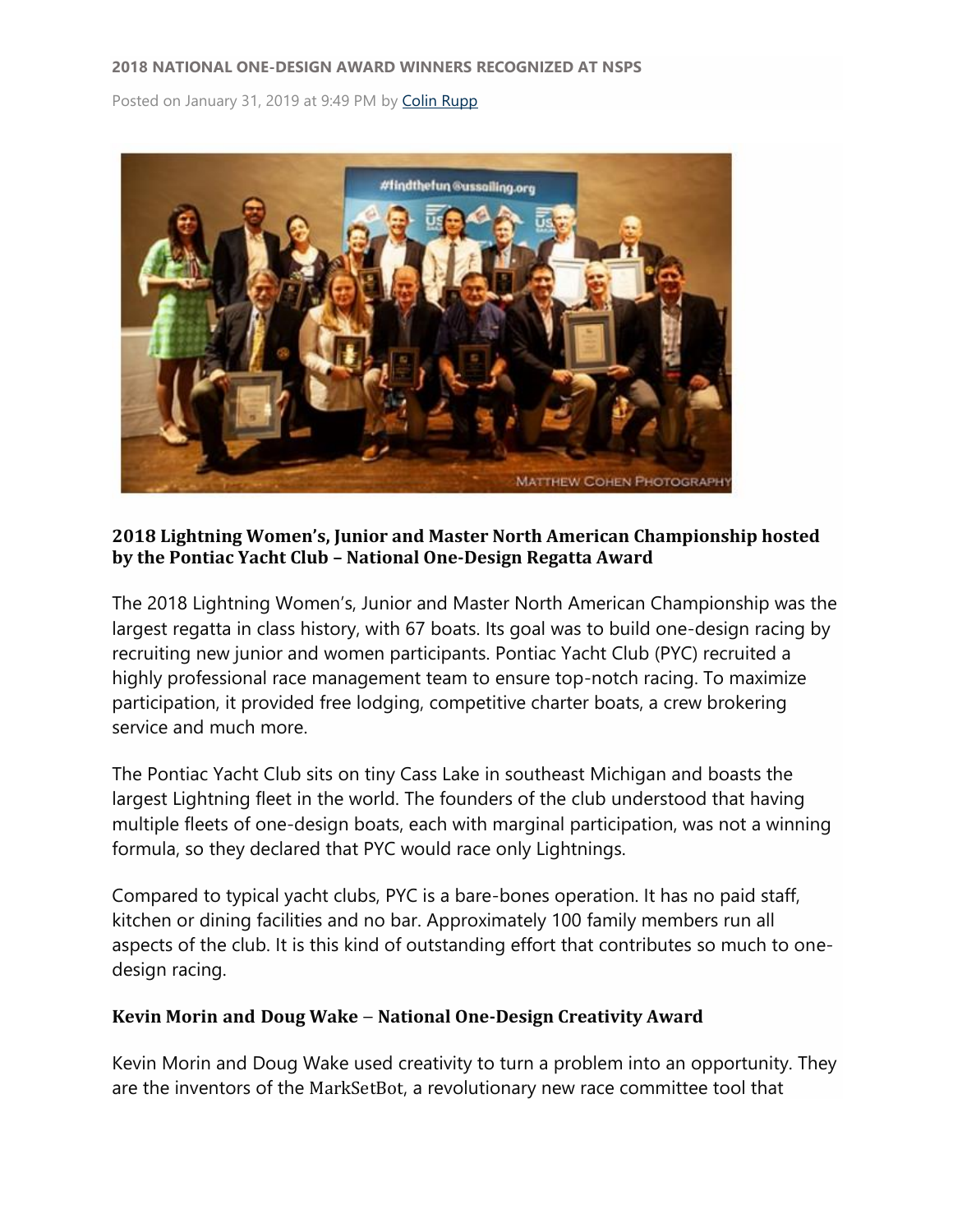Posted on January 31, 2019 at 9:49 PM by [Colin Rupp](https://www.ussailing.org/news/author/crupp/)

increases the accuracy and efficiency of mark setting. MarkSetBot is a self-propelled robotic mark controlled by a mobile device that uses GPS technology to find and hold a location.

Used at the aforementioned Lightning Championships, the battery-powered marks move quickly to their location, directed by a mobile app. They hold position and relocate with incredible ease and the marks are easy to see and handle. The MarkSetBot is described by top race managers as a true game-changer in one-design racing.

# **Cedar Point Yacht Club – National One-Design Club Award**

In addition to running weekly racing for eight strong one-design fleets, the Cedar Point Yacht Club (CPYC) supports the development of new classes like the Aero and Waszp. In challenging times for one-design fleet growth, its Flying Scot and V15 fleets have experienced a resurgence.

In 2018, the club hosted eight separate regattas, including a multi-class one-design regatta with 560 sailors, the 66-boat Thistle Nationals and the annual Connecticut Special Olympics. Regatta festivities included a bagpiper for the opening ceremonies, live bands, a lip sync competition, a corn hole tournament, the "Mafia on the Beach" blender party and a lobster clambake.

The club also supports youth sailing. Last year it hosted the 142-boat JSA of Long Island Sound Race Week and a 78-boat Opti Area C Championship.

# **Donald Hackbarth – National One-Design Service Award**

The 2018 Service Award goes to Don Hackbarth for his efforts to serve to the Snipe Class. A past Leadership Award winner for his fleet-building successes, Hackbarth has served in nearly every position in the class at the local, regional, national and international levels.

Starting in 1984, he served as Treasurer, Vice Fleet Captain and Fleet Captain of the Atlanta Yacht Club Snipe fleet. In the 1990s, he rose through the ranks of Snipe District 4 and became a member of the U.S. SCIRA Board, where he served as secretary for six years and Secretary-General of the Western Hemisphere and Orient for 12 years.

During this time, he was an active racer, winning the U.S. Masters twice. He participated in the Snipe Winter Circuit for 17 consecutive years.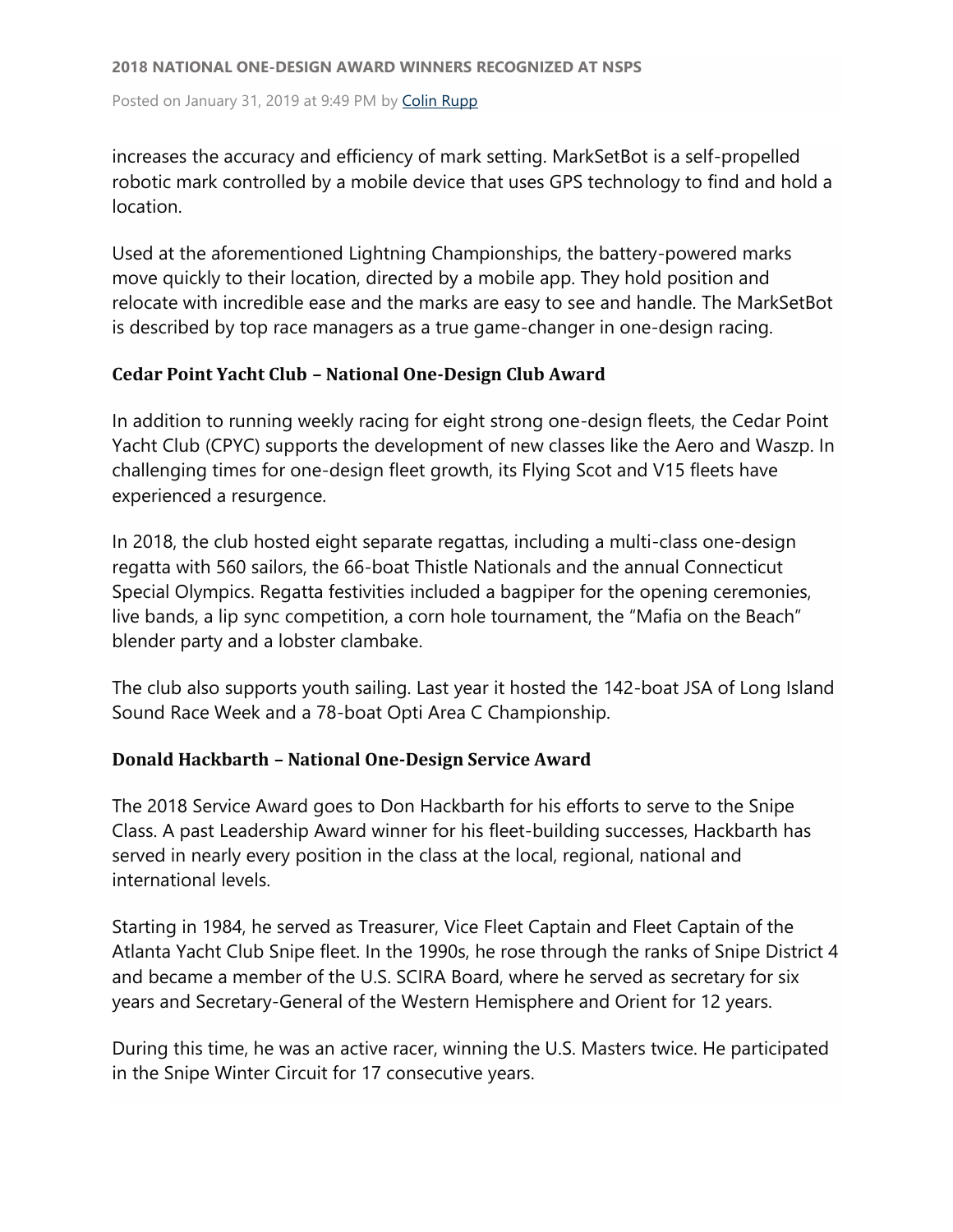Posted on January 31, 2019 at 9:49 PM by [Colin Rupp](https://www.ussailing.org/news/author/crupp/)

On the local level, he has built the largest Snipe fleet in the U.S. at the Atlanta Yacht Club. Nationally, he has established a U.S. marketing and promotion program for the Snipe Class. On the international front, he has built a strong financial structure for the class while revitalizing fleets in Puerto Rico, Venezuela and Colombia as the Western Hemisphere General Secretary.

# **Victor "Pete" Bethge – National One-Design Leadership Award**

Described as a "Shangri-La" for Sunfish sailors, the Menantic Yacht Club (MYC) on Shelter Island was commissioned in the 1930s. There are no dues, no dock, no clubhouse—in fact, no facilities at all. What the club has is Pete Bethge, the Commodore for the past 52 years and the driving force behind the club's success.

The MYC Sunday races, consisting mostly of summer vacationers, have peaked and waned through the years. In 2005, the numbers dropped, and that is when Bethge sprang into action to rebuild the fleet and get new people involved.

He began by assembling a fleet of Sunfish to lend to people. He bought boats, found abandoned boats and accepted donated boats from people who no longer wanted them. He bought new parts, repaired the boats and built a 13-boat fleet, which he made available to anyone interested in sailboat racing. If they had no experience, he gave them lessons and followed them around the harbor, making sure that they were safe.

Each week, people would call him to reserve a boat for Sunday racing. They would show up at his famous "Red House." Pete would pull all the parts out of his basement, take the sailor to the beach, help rig the boat and send them off to the races. Within three years, the fleet increased to 10–15 boats nearly every Sunday. In 2018, MYC averaged 18 boats on the starting line weekly. Pete still pays for all the boats, parts, sails and repairs himself.

Without his Herculean efforts, MYC would have struggled to stay in business. Today, it is a vibrant growing fleet consisting of experienced and new sailors alike, all enjoying the best that sailing has to offer—great racing and camaraderie and the joy of being out on the water with family and friends.

His extraordinary legacy of sharing his passions of sailing and family is celebrated by all his admirers and emulated by all his sailors. If ever a person exemplified initiative, enthusiasm, organization and leadership skills in creating an outstanding one-design fleet, it is Pete Bethge.